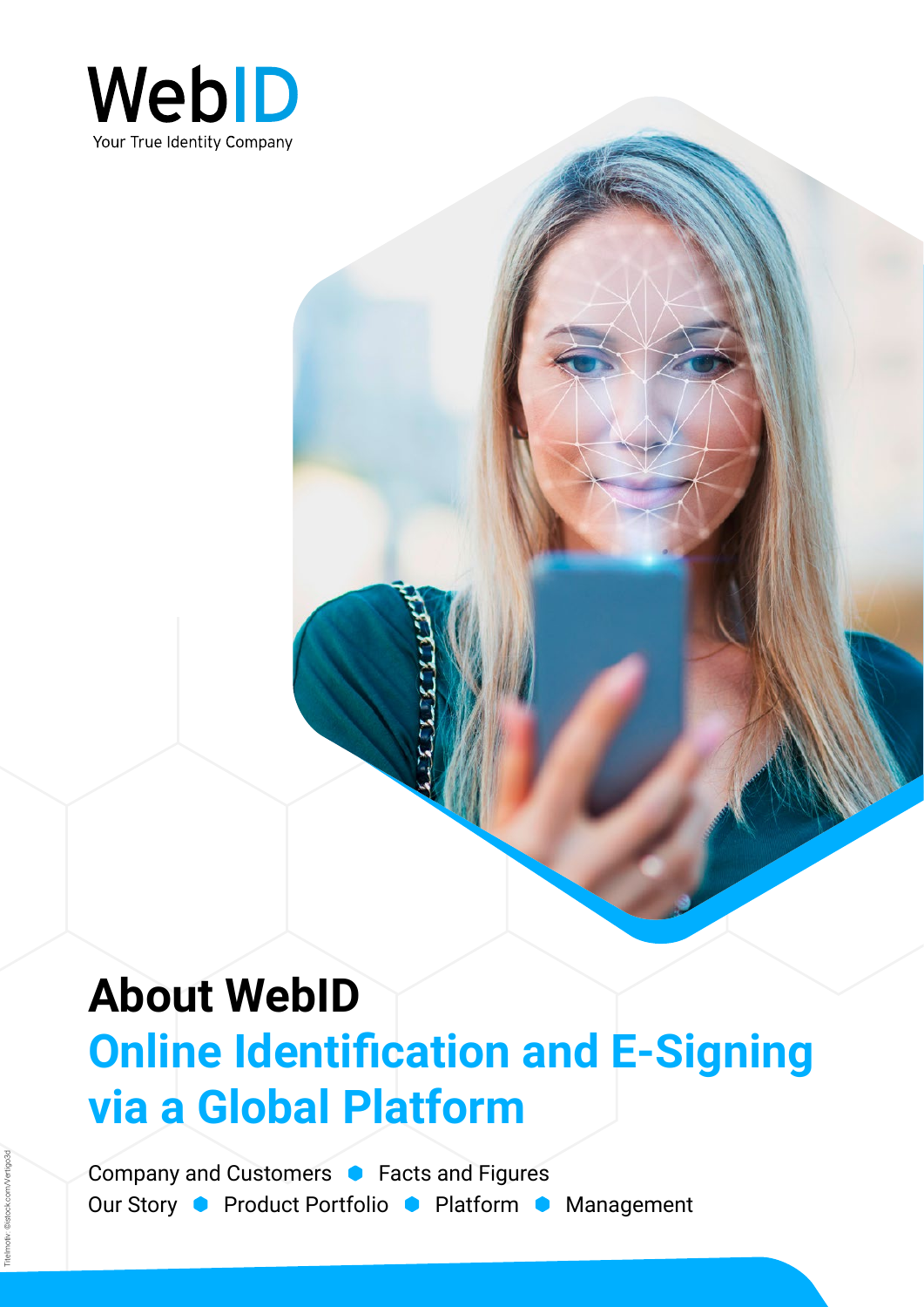

# **WebID Solutions GmbH**

WebID is the pioneer of online identification compliant with the German Anti-Money Laundering Act. With its invention of video identification, the company, which was founded in 2012, opened up a completely new market segment. To this day, WebID is setting standards for innovative identification processes, most recently in 2020 with the invention of fully automated identification for online banking that complies with money laundering laws.

With its 18 million transactions, WebID is one of Europe's largest providers of identification services. The company is registered in Berlin with its major offices located in Hamburg, Solingen and Kiel. Additional locations can be found across the globe. The comprehensive product portfolio includes a wide range of solutions for closing contracts online in a legally compliant manner as well as for digital know-your-customer processes: from fully automated processing using artificial intelligence to video identification. As of August 2021, WebID is entrusted with approximately 8 million digital identities in its identity management. Additionally, WebID provides its Global Trust Technology Platform GTTP as a digital ecosystem, through which companies, service providers, institutions and consumers can use solutions for online identification, fraud prevention and concluding contracts worldwide.

WebIDs customers include Air Plus, Allianz, AMAG, Barclaycard, BAWAG-Group, BNP Paribas, Check24, DKB, ImmoScout24, ING, MMOGA, Santander, Sparda-Banken, Swisscom, Targobank, Trade Republic, Vodafone and many more.

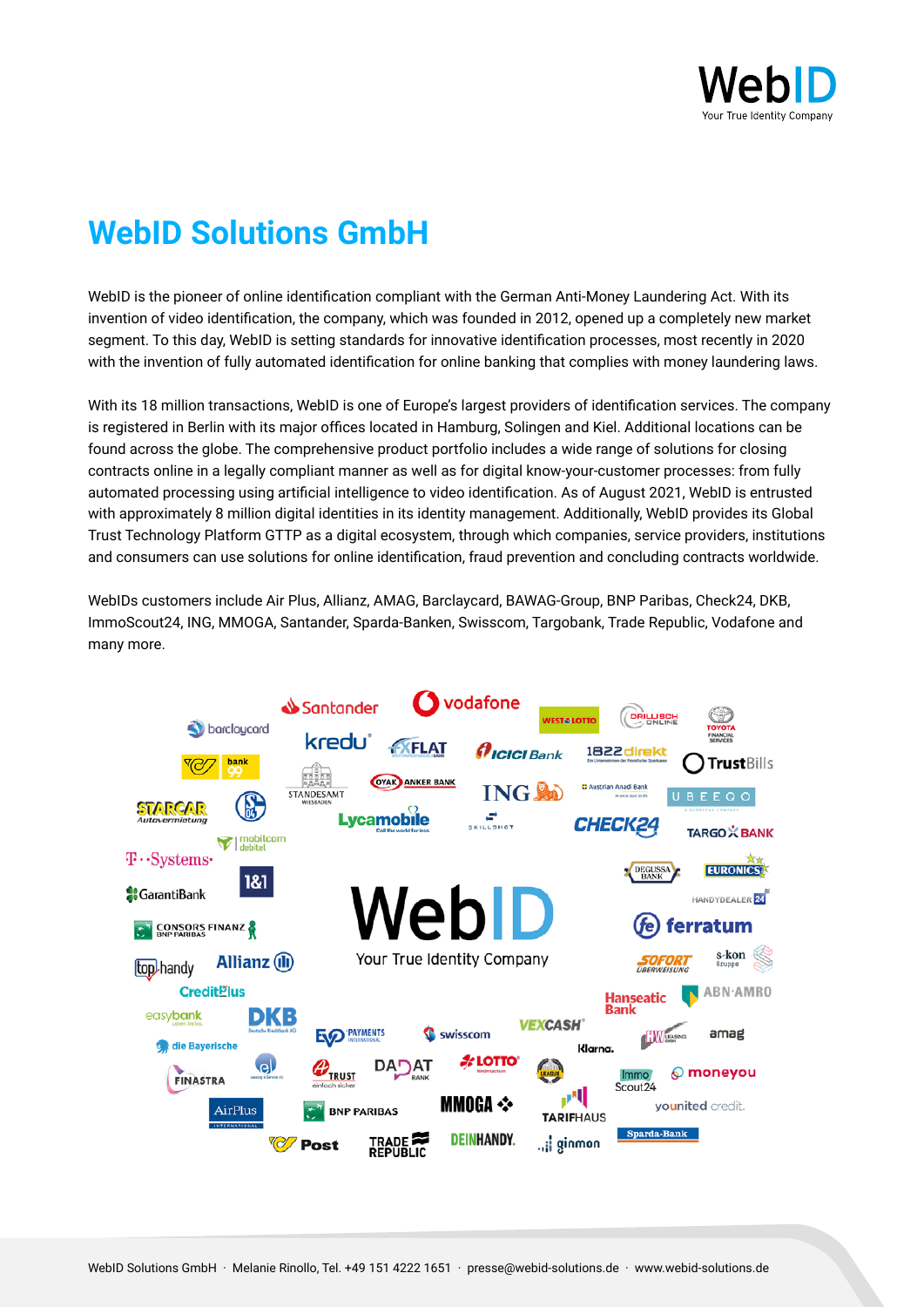

# **Facts and Figures**

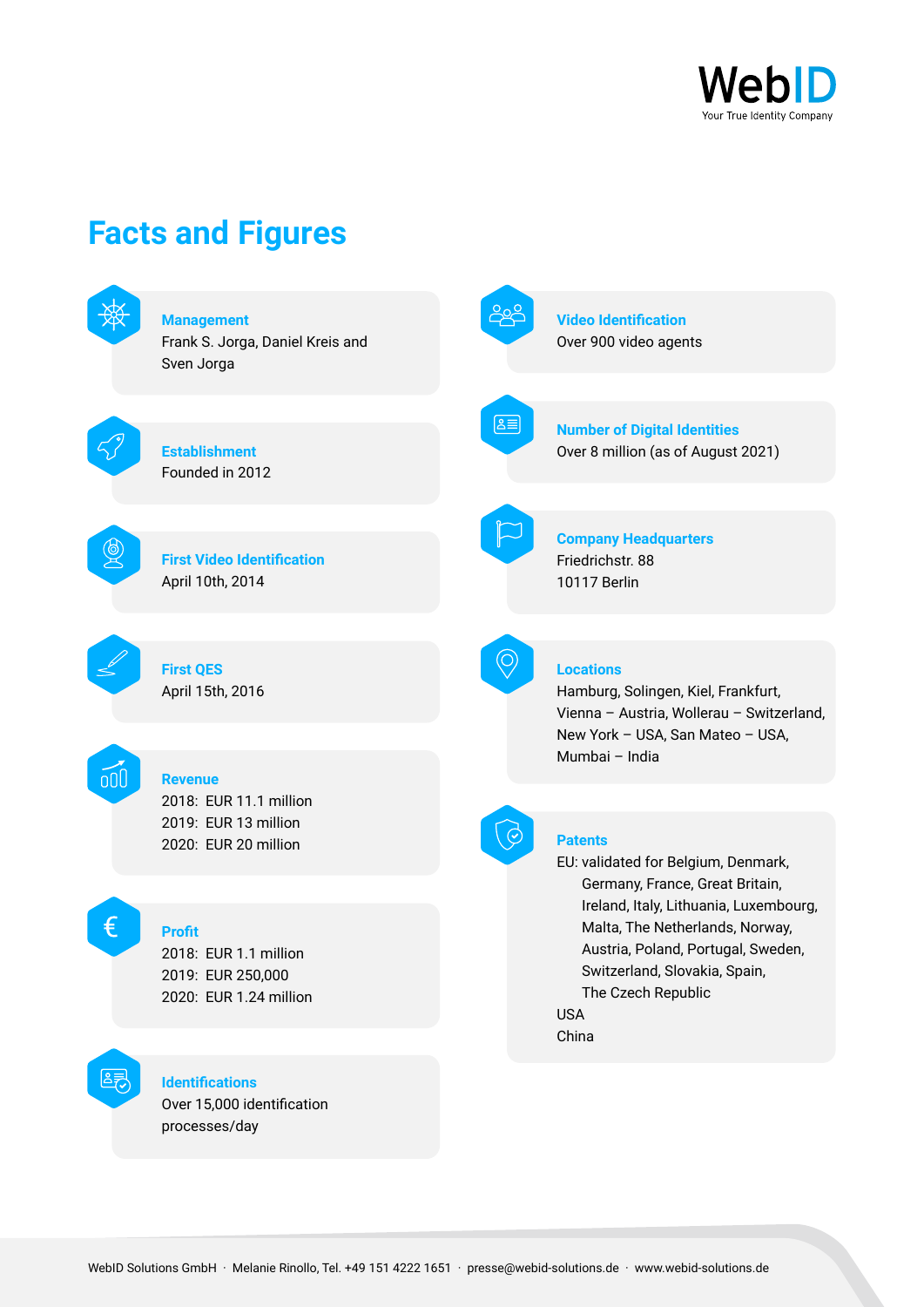

# **History**

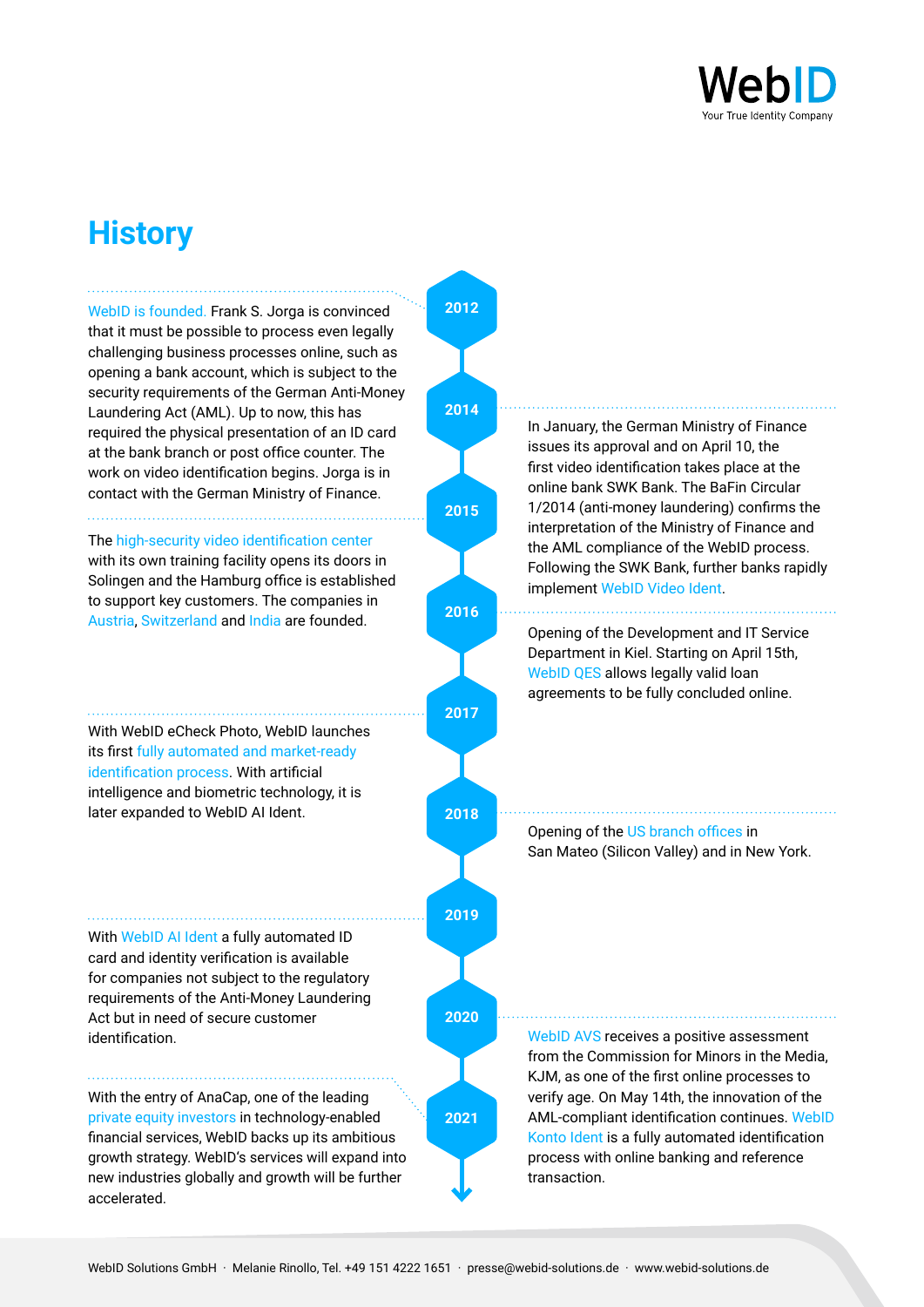

# **Product Portfolio**

As the inventor of AML-compliant video identification, WebID is a pioneer and continues to be a driving force for secure and user-friendly digitization of know-your-customer processes. To this end, WebID provides business customers, consumers and partners worldwide with cutting-edge technology for identification and trust services.



# **WebID Video Ident**

**Anti-Money Laundering Act-compliant identification via video call**

With WebID Video Ident, it is easy and legally secure for companies to identify their customers online. All the customer needs is an internet-enabled terminal (smartphone, tablet, computer) including camera. During the video call, a specialist at the WebID high security center checks the ID card and the identity of the person. As an outstanding secure identification that meets the requirements of AMLA, the German Telecommunications Act and the eIDAS regulation, WebID Video Ident is used in all online processes that require a high level of security or are subject to certain regulations. Examples include opening a bank account, concluding a loan agreement, registering for prepaid SIM cards, government processes and many more.

**Suitable for** financial institutions and financial service providers, telecommunication companies, the insurance industry, and e-government processes.

Invented by WebID and registered as a patent in 2012. It went live for the first time on April 10th, 2014.



# **WebID Account Ident**

**Anti-Money Laundering Act-compliant, fully automated identification with online banking**

With WebID Account Ident, companies can offer their customers 24/7 online identification. They identify themselves securely and without waiting time simply by logging into their online banking and initiating the transfer of a small cent amount. As AML-compliant identification, WebID Account Ident is suitable for every online onboarding that requires a high level of security or is subject to certain regulations. Examples include opening a bank account, concluding a loan agreement, registering for prepaid SIM cards, government processes and many more.

**Suitable for** financial institutions and financial service providers, the insurance industry, e-government processes.

Invented and launched in 2020 by WebID, this new process was immediately widely accepted by the market. Over 30 percent of users of online identification chose to use WebID Account Ident (report dated 10/14/2020).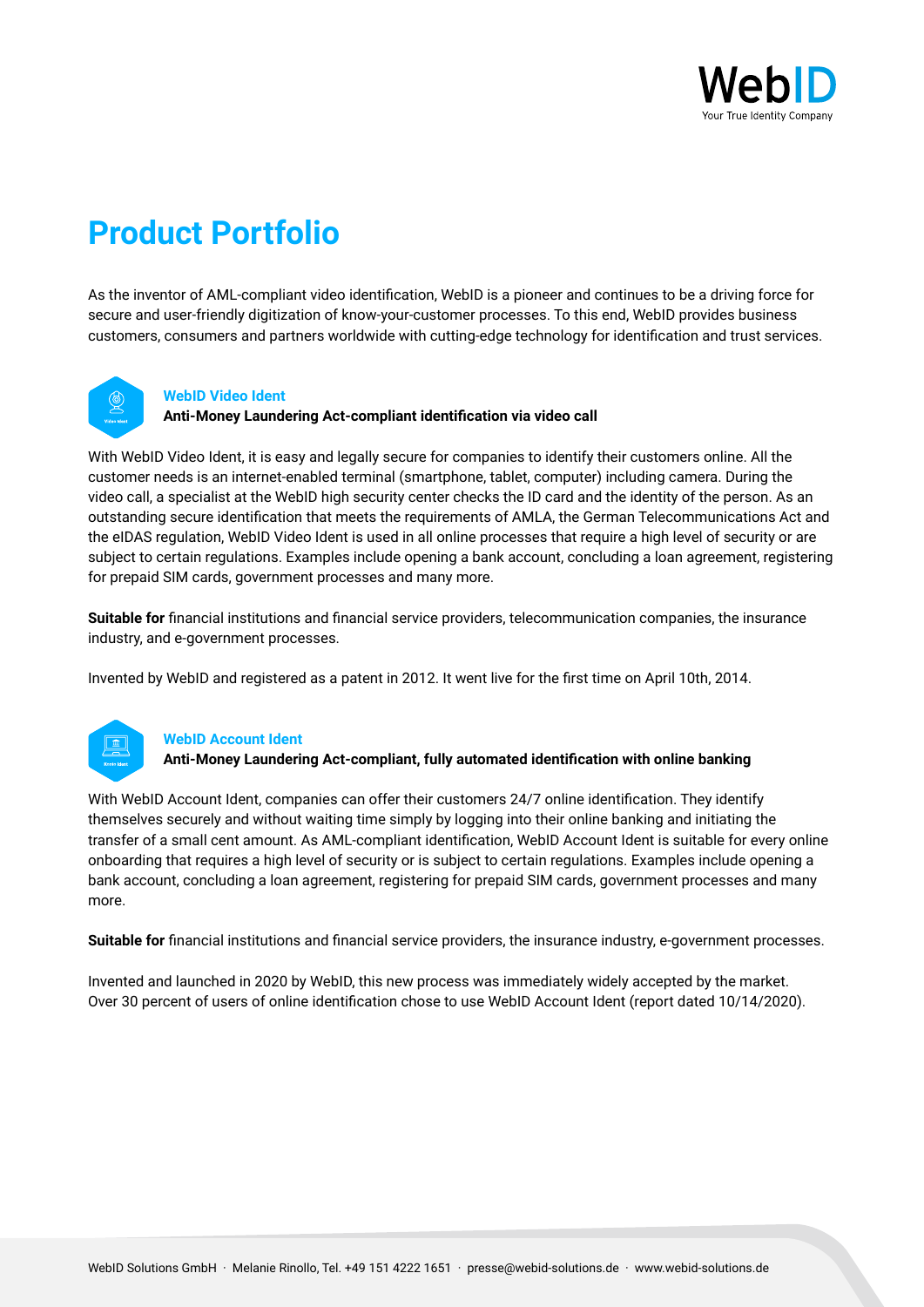



Companies use WebID AI Ident to verify identification documents and the identities of their customers for digital know-your-customer-process and for the protection against online fraud. Thanks to artificial intelligence and biometrics, this process is extremely fast to use and very secure. In addition, it complies with the General Data Protection Regulation, GDPR. The security of WebID AI Ident is based to a large degree on WebID's vast experience in online identification. With its user-friendly process design, WebID AI Ident is suitable for all online services that map fraud-proof processing for users and providers via the on-boarding or check-out process.

**Suitable for** all e-commerce, the insurance industry, e-government processes.



# **WebID AVS**

**Fully automated online age verification with AI and biometrics**

With WebID AVS (Age Verification System), companies offer their customer a convenient online process to perform any necessary age verification. The fully automated process uses the digital identity retained by WebID or, alternatively, artificial intelligence and biometrics, to verify swiftly and reliably and in GDPR-compliant manner, whether the customers belong to the permitted age group.

**Suitable for** all e-commerce involving age-restricted luxury goods and entertainment media, age-restricted gaming or e-sports programs.

Recognized by the Commission for the Protection of Minors in the Media, KJM.



# **WebID True Ident**

**Fully automated online identification with digital identity** 

With WebID True Ident, companies waive an identification process for their customers by having customer information confirmed by WebID via a comparison that takes only seconds. This process utilizes the verified information which consumers have stored as a digital identity at WebID after identification. The identification processes of WebID under the security requirements of AMLA or the German Telecommunications Act and provisions stipulated in the GDPR guarantee companies and consumers a high data quality for a reliable comparison.

**Suitable for** all industries which validate customer information during on-boarding and check-out processes.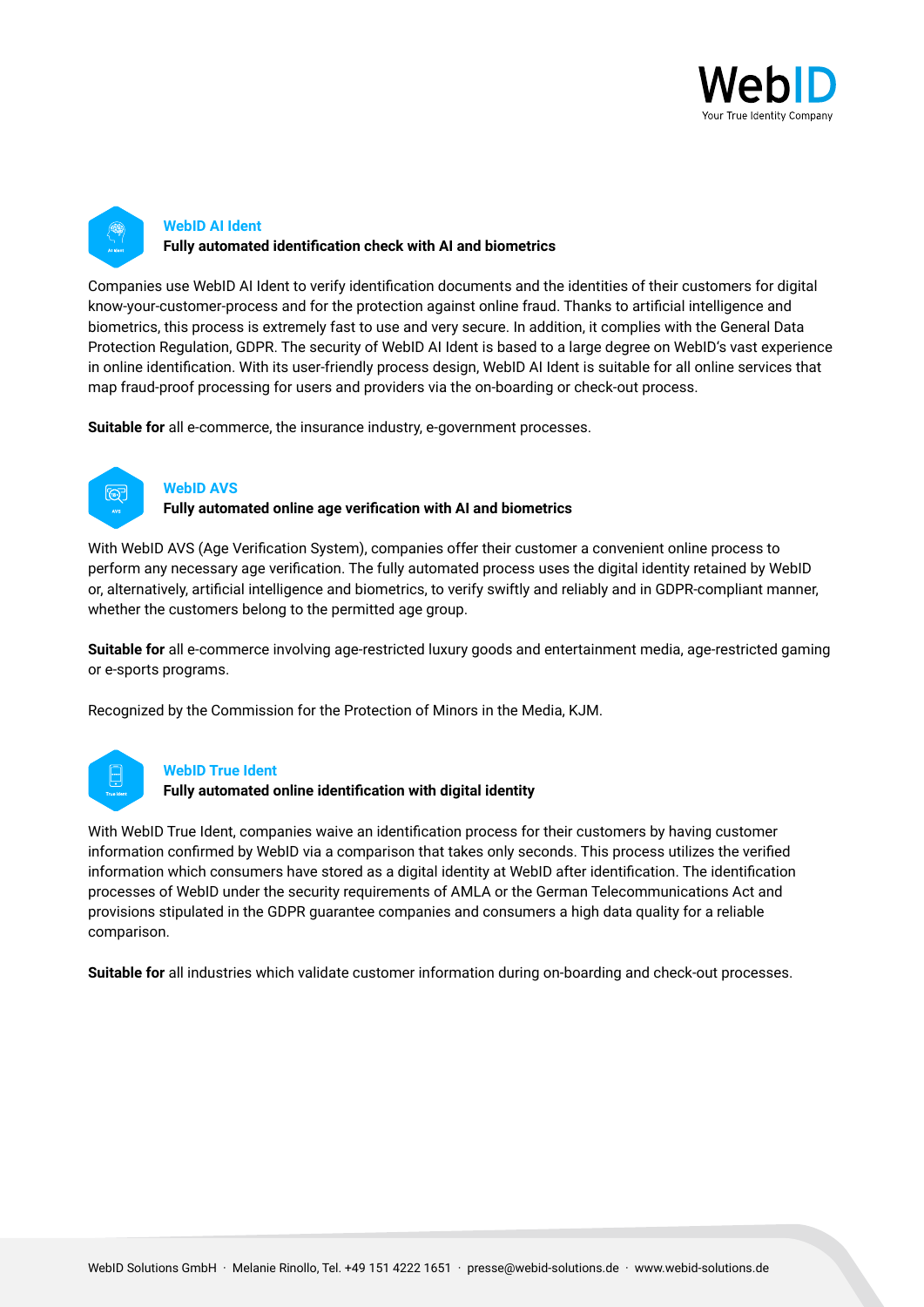



With WebID eID Ident, companies utilize the official information from electronic personal ID cards to identify their customers in a more rapid and secure process. By using the eID function of the official ID card, the identification is extremely secure. It fulfills the requirements under the AML, the German Telecommunications Act and complies with the eIDAS regulation.

**Suitable for** all industries executing customer identifications during on-boarding and check-out processes.



# **WebID QES**

**Legally effective contract conclusion**

Companies use WebID QES to help their customers sign legally binding agreements online. All that is needed is an internet-enabled terminal, which the customers use initially to identify themselves in accordance with the requirements of the eIDAS regulation - via video call, online banking, digital identity or on site, such as at a point-ofsale – and create a Qualified Electronic Signature (QES) after the contract has been verified. The QES has the same validity as a signature by hand. It eliminates any additional paper process. As a particularly secure certificate under the eIDAS regulation, WebID QES is used wherever required by legal provisions or whenever both parties to the contract desire a high level of security, e. g. in loan agreements.

**Suitable for** financial institutions and financial service providers, telecommunication companies, the insurance industry, e-government processes.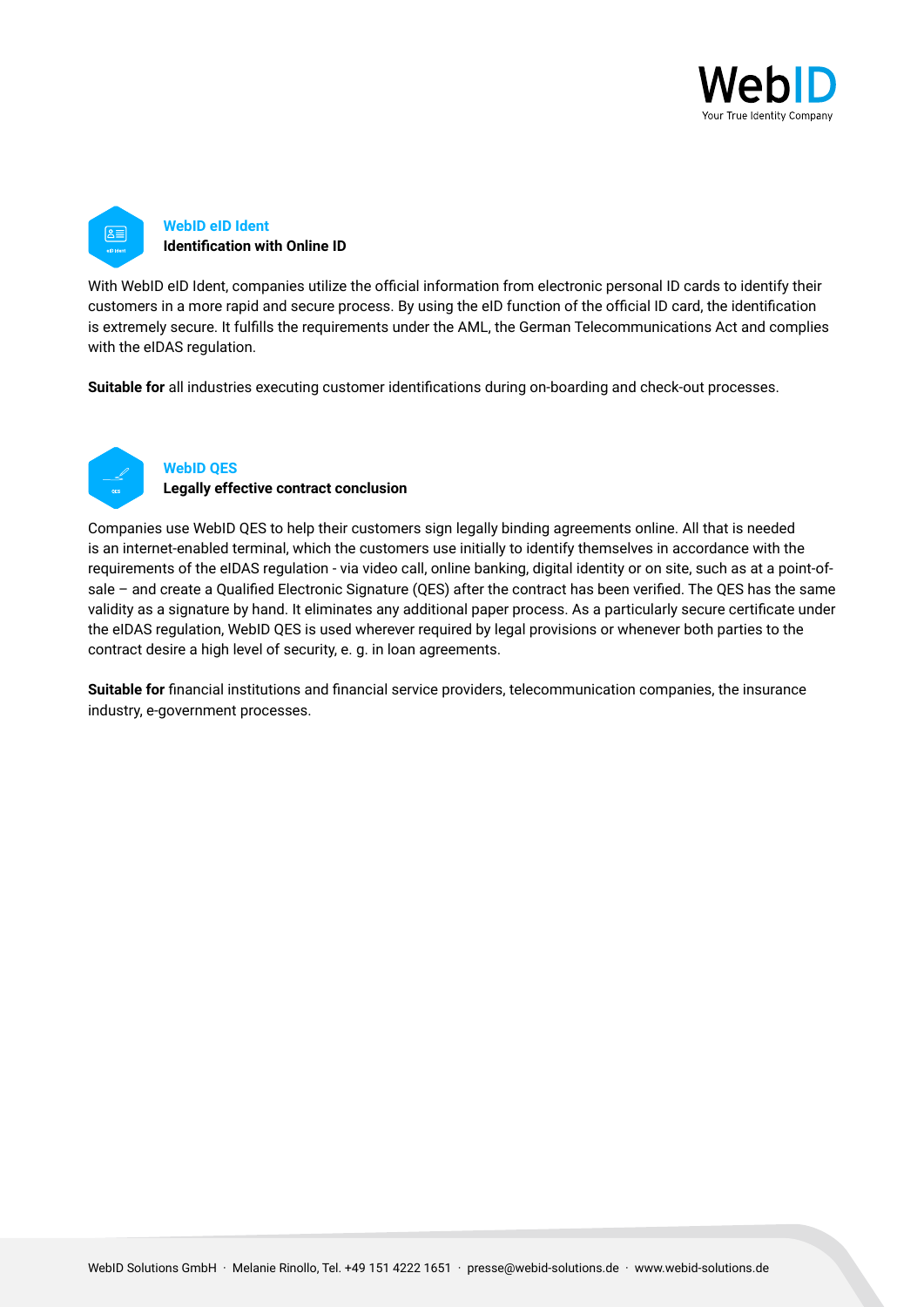

# **Global Trust Technology Platform GTTP**

The global Online-Network for Identification, Signing and Risk. WebID products and solutions from service providers worldwide.



#### **Companies**

use the GTTP services for secure customer relationships: fraud prevention, Know You Customer processes and risk assessment, as well as online contract signatures as SaaS worldwide via one interface.





#### **Service Providers**

provide information technologies for identification, online signatures and risk assessment globally.

High Security center and data protection "made in Germany"



#### **Consumers**

identify online and use their safely deposited identity for digital verifications and online contract signatures. These identities are not distributed to third parties or altered in any way by the GTTP.

# **State Institutions**

provide secure identification for e-government, e-health and for use cases regarding the electronic identity verification eID.